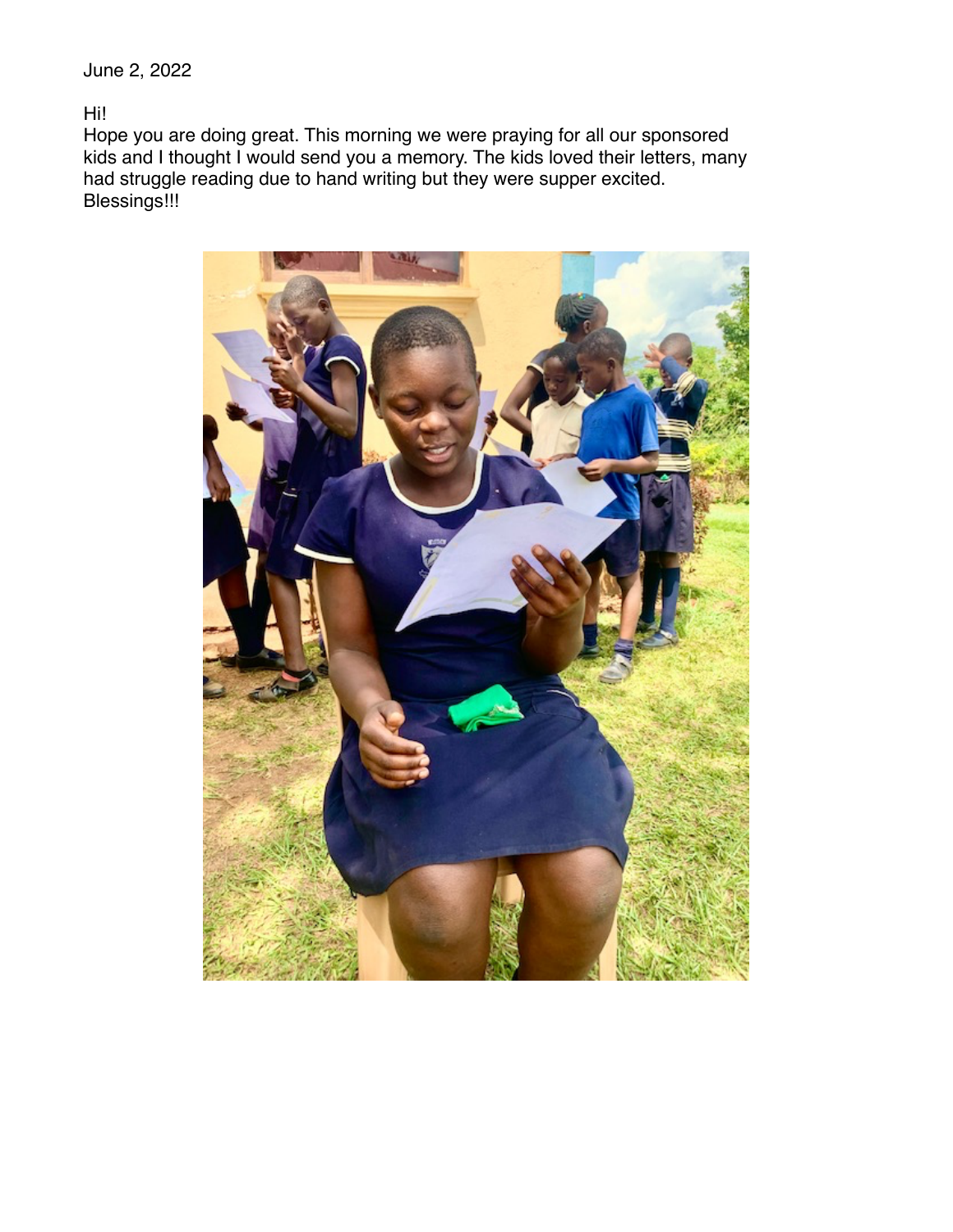## May 2022

Calvary greetings from Uganda. It's always a joy relating with you and helping to connect what God is doing here with you all across the miles between us.

I had some struggle with my health however, I have been stable the past few weeks and energised to work, thanks to the Moringa powder I have added to my regular supplements. We have also given Moringa to Tinah to help her with her allergies and she seems to be more comfortable. Dorcas has healed from the dog bite and she is fairing well. Emman is doing well with his graphics training and Leasa is coping better with her new experience in secondary school.

The schools are on and we are steadily progressing with the academics. Some of our old teachers left but we've hired new ones and we look forward to a great end of year performance. We are so privileged to have the sponsorship program with TSF going, it's a real life line for the school program and is a great connecting factor with reaching the community for Christ. All the sponsored children are in school except one who lost her mother and is in transition. We are in touch with a school she's attached to to continue school there.

Please with us over these areas:

1. We are in a process of replanting the church in the Kiryowa area and putting together the necessary logistics to launch this June. Just in case you didn't know Paul (the pastor we had placed in Kiryowa closed the church and went to join the Prisons force). A launch team is in place, some logistics still need to be in place like public address system and Children's training materials.

Also next year we plan to plant 2 new churches, locations are already identified and we are working on launch teams.

2. We are also working on rescuing our semipermanent church structure as it's beginning to give way. We have permits to build and already started on the church construction process but had been held back due to the COVID regulations. We have resumed the campaign and are pulling resources together to continue the construction of the permanent church building.

3. The schools are running good and we continue to believe God to have our dream of vocational training up and running. We have the land on which we can establish both the training facilities and demonstration initiatives. We see an increase in the number of students that are not able to continue to higher levels of education due to tuition fees, age challenges, and social responsibilities. We know that this is a needed service to equip them with skills that can enable them find means of earning and taking care of their needs.

Thanks so much for the love and care, you are indeed true partners and a loving family. Our partnership has produced great results for the kingdom of God, sending needy children to school, supporting church work initiatives, providing food for hungry families especially during the lockdowns, reaching the lost with the gospel and many others.

Remain blessed and strong in the Lord. May God continue to make your light shine in the darkness of the American communities and grant you grace and opportunity to cause kingdom transformation! Amen.

Love James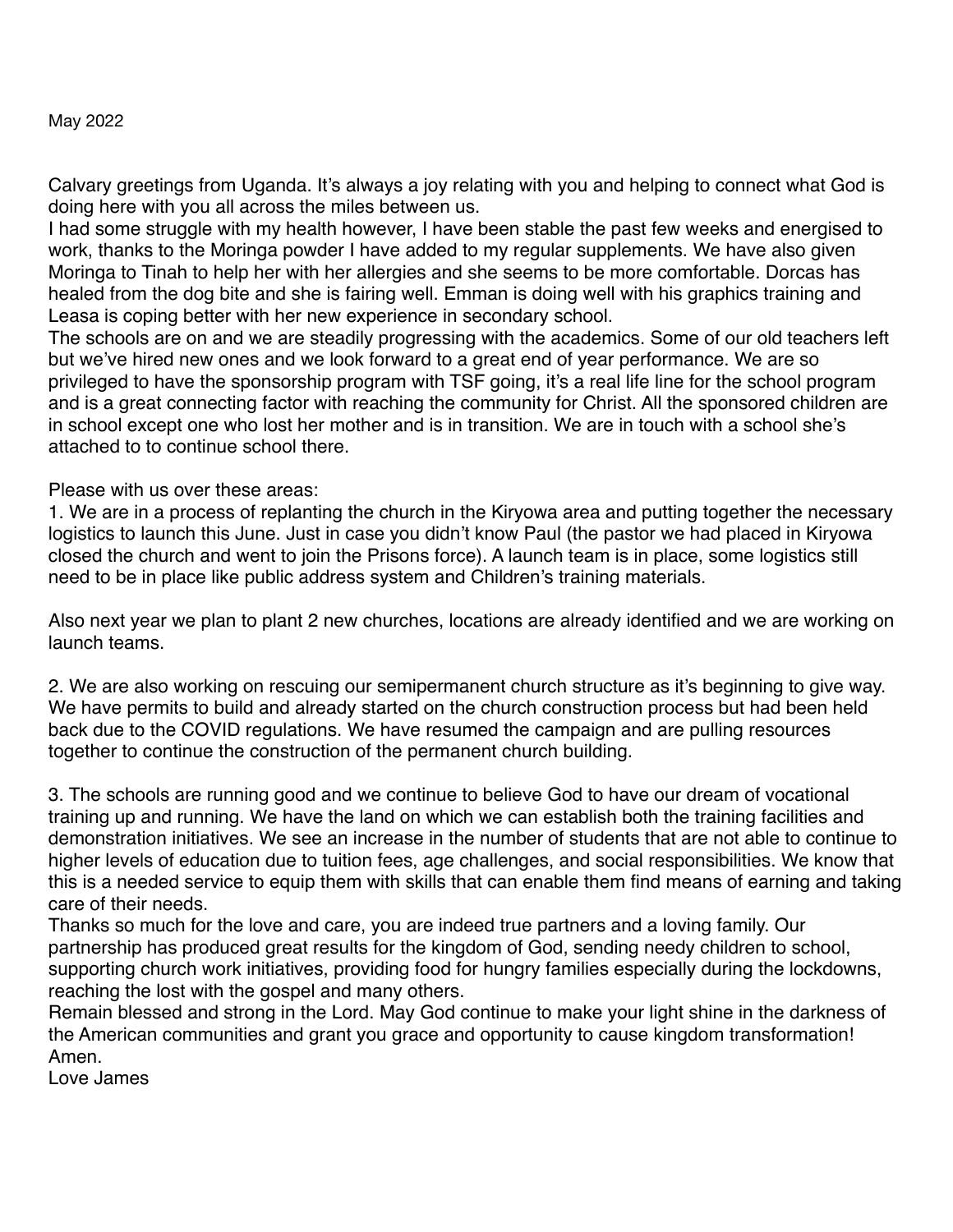Hi to all of you our friends! Time passes on very fast and with all the demands of life, the tendency to be buried in all the responsibilities is very tempting.

I have recently had an opportunity to attend a pastors seminar where I have learnt the necessity to focus on the mission field by training and empowering others to relieve on the demands of ministry. I am encouraged to continue on with our small groups approach to ministry and to empower those that God has brought under my leadership.

My family and I are doing okay. Dorcas had a dog attack and bite her, she got anti rabies shot and we trust she'll be okay. The wounds have now healed and she is back to her normal routines.

The sponsorship kids will be back to school on the 9th of May when schools open for second term. We thank God that we've been able to keep our promise of providing a meal each day, provide uniforms, pay school fees and provide psychosocial support to the needy families to have their children stay in school. Thanks to all the sponsors who have made this possible. During this holiday we got a teacher to come and give a refresher coarse to our lower school teachers. It was a good experience for our teachers and we are looking forward to improved classroom and lesson management.

The situation with COVID is not bad, we do not have any increase in cases.

The war in Ukrain and may be the one we are fighting in DRC have escalated the prices of food and commodities. The price of everything has almost doubled but the salaries are not increasing. In fact we struggle to increase our teachers salaries because then the cost of running the schools will be very high. On managing to keep the teachers motivated, we try to give some food provisions, accommodation and small allowances to keep the teachers going. The rains have now started and we hope the price of food may come down. We have planted some vegetables to give some ease on food supplement.

We continue to trust God for improvement especially that we can have ways of producing more of our supplies. Our country depends more on goods from China and with the COVID lock down in China many goods are not available.

God will give us wisdom on how to give more sustainability to the child education program and in fact we are praying more about vocational training so that most of the children we support can branch off into vocational training to get a skill. Many of them struggle to continue on after our support for primary education.

Thank you so much for the love and support. Praying for you and your families because we all face similar challenges.

Our partnership has continued on the foundation that our hearts are very much in missions and how we can use what God has put in our hands to help improve the lives of others and also to use it to bring Christ to the lost.

Pray with us, we hope to plant 2 churches this year. In fact we have to replant the Kiryowa church, Paul (the pastor we have given the church in Kiryowa) closed it down and left the ministry to work as a prisons officer. We had some alignment issues with him. So this June we hope to replant the Kiryowa church and then plant in Nakibizi in October and hopefully in Buyodi - Kaliro in December. We still have the other four church plants running and intact getting healthier. I now have two full days training's every month for all the church plant leaders and their immediate teams and it has given more support and encouragement for them to work better in their fields. Our overall attendance in all churches has now reached 532 members. We hope this can double in the near future.

Love you all,

Blessings. Pastor James Luwaga Maril 2022